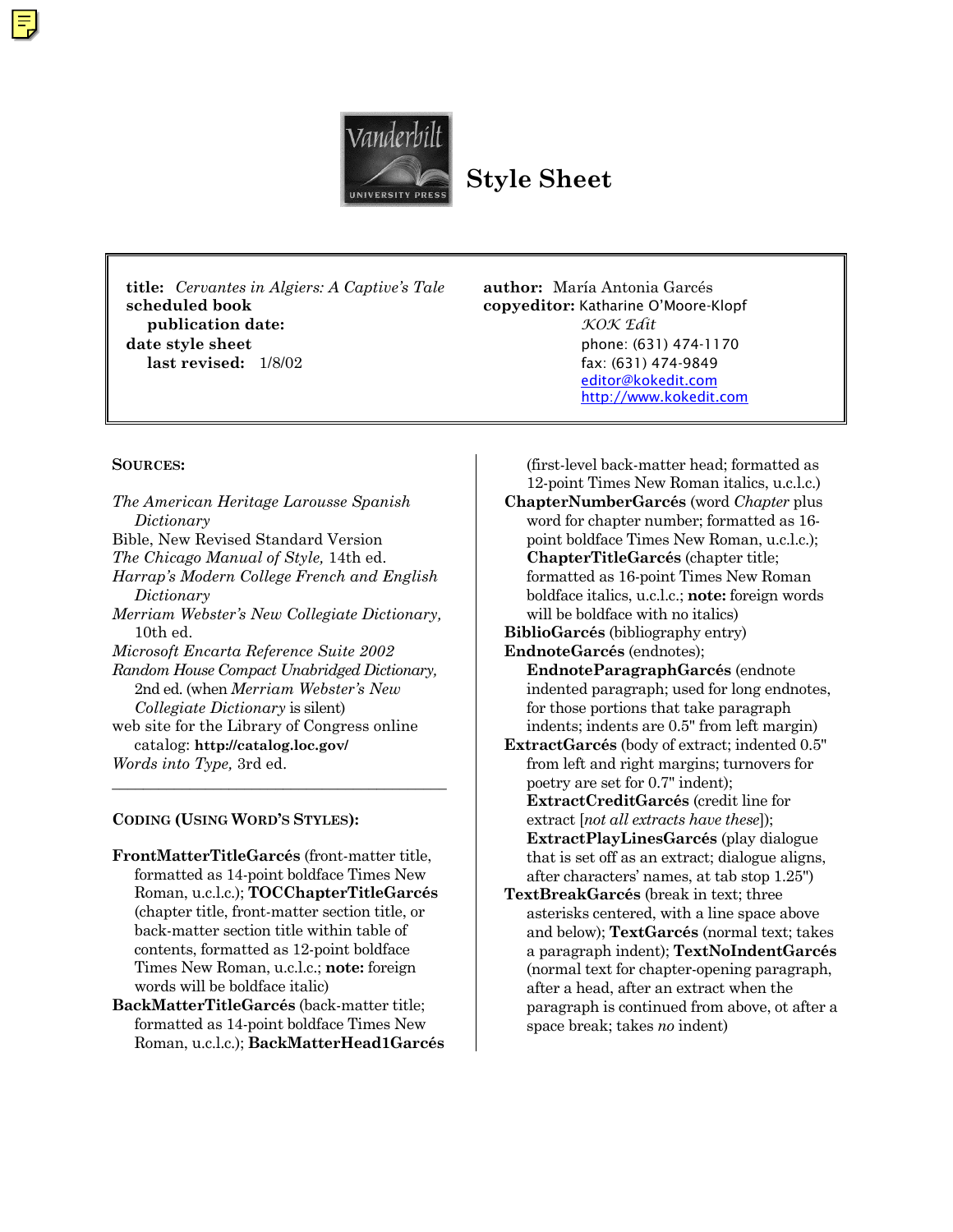**Head1Garcés** (first-level text head; formatted as 14-point boldface Times New Roman, u.c.l.c.; **note:** foreign words will be boldface italics); **Head2Garcés** (second-level text head; formatted as 12-point Times New Roman boldface italics, u.c.l.c.; **note:** foreign words will be boldface with no italics)

\_\_\_\_\_\_\_\_\_\_\_\_\_\_\_\_\_\_\_\_\_\_\_\_\_\_\_\_\_\_\_\_\_\_\_\_\_\_\_\_\_\_\_

## **STYLE1:**

- Accents in foreign words: Retain accents on capital letters; if a letter normally carries an accent in lowercase form, use it for the uppercase form.
- Acronyms and abbreviations:
	- ♦In running text, write out in full such abbreviations as *i.e., e.g., etc*., *vs*.*,* and *ca.* as *that is, for example, and so forth*, *versus*, and *circa,* respectively (or another suitable phrase). In quoted material and within parentheses, however, retain the abbreviations.
	- ♦Plurals of acronyms are formed by the addition of a lowercase *s*; no apostrophe is used.
	- ♦Possessive abbreviations/acronyms will be set with an apostrophe and lowercase *s* (e.g., *the UN's mandate*).
	- ♦Abbreviations/acronyms spelled with capital letters will be set without periods or spaces between letters: *NATO, UAW*; exception: *U.S*.
	- ♦Note: A particular abbreviation or acronym cannot be used to stand for more than one term; for example, if *EMG* stands for *electromyograph*, it cannot also stand for *electromyogram*.
	- ♦Introduce acronyms and abbreviations parenthetically at their first use in a chapter.
- Articles—*a* versus *an*:
	- ♦Per American usage, words beginning with an enunciated *h* (e.g., *historical, hypothesis*) are preceded with the article a rather than with the article *an*. *An* precedes only those words that do not begin with an enunciated consonant.
- ♦Articles that precede an acronym/initialism will be chosen on the basis of the acronym's/initialism's pronunciation, either as a "word" or as a collection of individual letters (e.g., *NATO* [pronounced as a "word"] would take the article *a*, as in *a NATO decision*, and *EMG* [pronounced as a collection of individual letters] would take the article *an*, as in *an EMG is . . .*)*.*
- Clauses: Differentiate between restrictive clauses (no comma) and nonrestrictive clauses (comma). In clauses using *that* or *which,* restrictive clauses take *that* and nonrestrictive clauses take *which.*
- Colons: Use initial cap for the word following a colon within a sentence when the copy following the colon is a complete sentence.
- Commas:
	- ♦Use serial comma.
	- ♦Use a comma to separate coordinate adjectives.
	- ♦Use a comma before (and after, if the word occurs anywhere other than the end of a sentence) the word *too* (when *too* means "also").
	- ♦Use a comma before the words *anyway* and *either*.
	- ♦For dimensions, no comma should separate parts of compound dimensions (e.g., do not use a comma to separate the units of height in the phrase *. . . is six feet two inches tall . . .*), per *Words into Type,* page 203.
- Compounds:
	- ♦Compound nouns formed from a noun and a gerund, from two nouns, or from a noun and an adjective will be spelled as two words (e.g., *decision making, master builder*; but *vice-president*).
	- ♦Compound adjectives preceding nouns will be hyphenated only if the meaning would not otherwise be clear (e.g., *least squares solution, true positive results, false negative results*; but *short-term effects, thirteenthcentury practices, decision-making process, day-care services, high-risk condition, agespecific rates, within-group comparisons, student-centered class*); compound adjectives containing an adverb with the suffix *-ly* will not be hyphenated (e.g., *purely hypothetical case*).



1

<sup>1</sup>Items highlighted in gray were revised.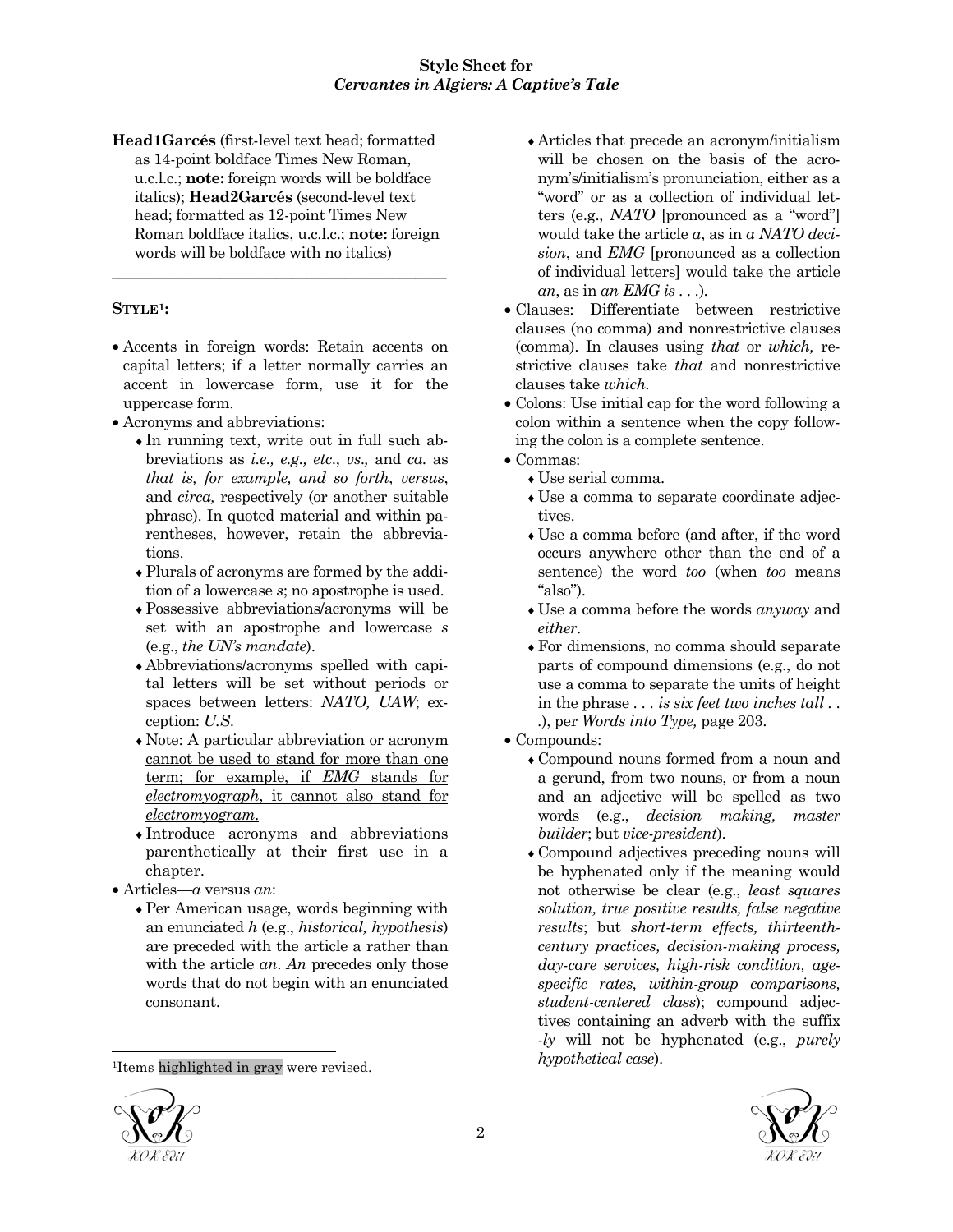- ♦An en dash, rather than a hyphen, will be used between compound words to convey a distinction in sense, as when *and* or *to* is implied between the two words in the compound (e.g., *input–output analysis, the student–teacher relationship*) or when a hyphen could be ambiguous (e.g., *pre–World War II*).
- Contractions: Do not use contractions.
- Cross-references (set roman, but shown here in italics for differentiation from descriptions) are styled as follows: *see chapter 4; see "Synechism," below*. Be more specific than *above* or *below* where possible.
- Dashes used to interrupt sentences: Use em dashes, closed up to the words on either side.
- Discriminatory language: This is not used.
- Eponymous terms: Capitalize only the individual's name in the term, not the noun(s) it modifies (e.g., *Down syndrome*, not *Down Syndrome*). When two individuals' names are part of the term, link them by an en dash (e.g., *the Neyman–Pearson approach*).
- Fences: The order of fences for text, beginning with *outside* fences, is parentheses, then square brackets.
- Foreign phrases:
	- ♦Foreign phrases used as adjectives will not be hyphenated (e.g., *in vivo investigation, a posteriori test*).
	- ♦Use italics for foreign words not commonly known to speakers of English; however, foreign-language proper nouns (names, whether personal or place) are not italicized. Well-known Latin terms (e.g., passim, a posteriori) are set roman. Note: extracts that are completely in foreign languages are to be set roman because long expanses of italics are hard to read.
- Heads:
	- ♦Heads will not be numbered.
	- ♦Capitalize only those prepositions of five or more letters; however, capitalize shorter prepositions if used as either the first or last word.
- Hyphens with prefixes and suffixes:
	- ♦Words with the following prefixes and suffixes will generally be spelled solid and not hyphenated: *anti-, co-, counter-, extra-, inter-, intra-, macro-, micro-, multi-, non-,*

*over-, post-, pre-, pro-, pseudo-, psycho-, re-, semi-, socio-, sub-, supra-, trans-, ultra-.* Hyphens will be used for these prefixes and suffixes, however, when closing up the root word to the prefix might lead to confusion in meaning or pronunciation or create a cumbersome form: *re-create* (versus *recreate*), *post-test, pro-union, sub-branches, pre-loss, pseudo-objectivity*.

- ♦For *-like*, *-wise,* and *-wide,* delete hyphen and close up to root words of one or two syllables but retain hyphen with root words of three or more syllables (and for *-like,* with root words of any length ending in an *l*).
- ♦For words containing the prefix *quasi-*, the hyphen will be retained.
- Initials: Personal initials appearing with surnames will carry periods and no word spaces (e.g., *P.H. Smith*). When personal initials are used exclusively (i.e., even for surname), they will appear with neither periods nor spaces (e.g., *FDR*).
- Interpolations by author: Enclose these within square brackets and set roman if surrounding text is roman, or in italics if surrounding text is italic.
- Italics:
	- ♦Use italics (not all caps) for emphasis and for words (including proper names) referred to as words.
	- ♦Use italics for words as words and letters as letters (but see "Typography" below for letters as shapes).
	- ♦Use italics for names of ships, long musical works (e.g., operas), sculptures, films, television programs, radio programs, CD titles, and books.
	- ♦Use italics and no quotation marks for terms as terms; use roman type and quotation marks around meanings of terms.
	- ♦Use italics for foreign words not commonly known to speakers of English; however, foreign-language proper nouns (names, whether personal or place) are not italicized. Well-known Latin terms are set roman. Note: extracts that are completely in foreign languages are to be set roman because long expanses of italics are hard to read.



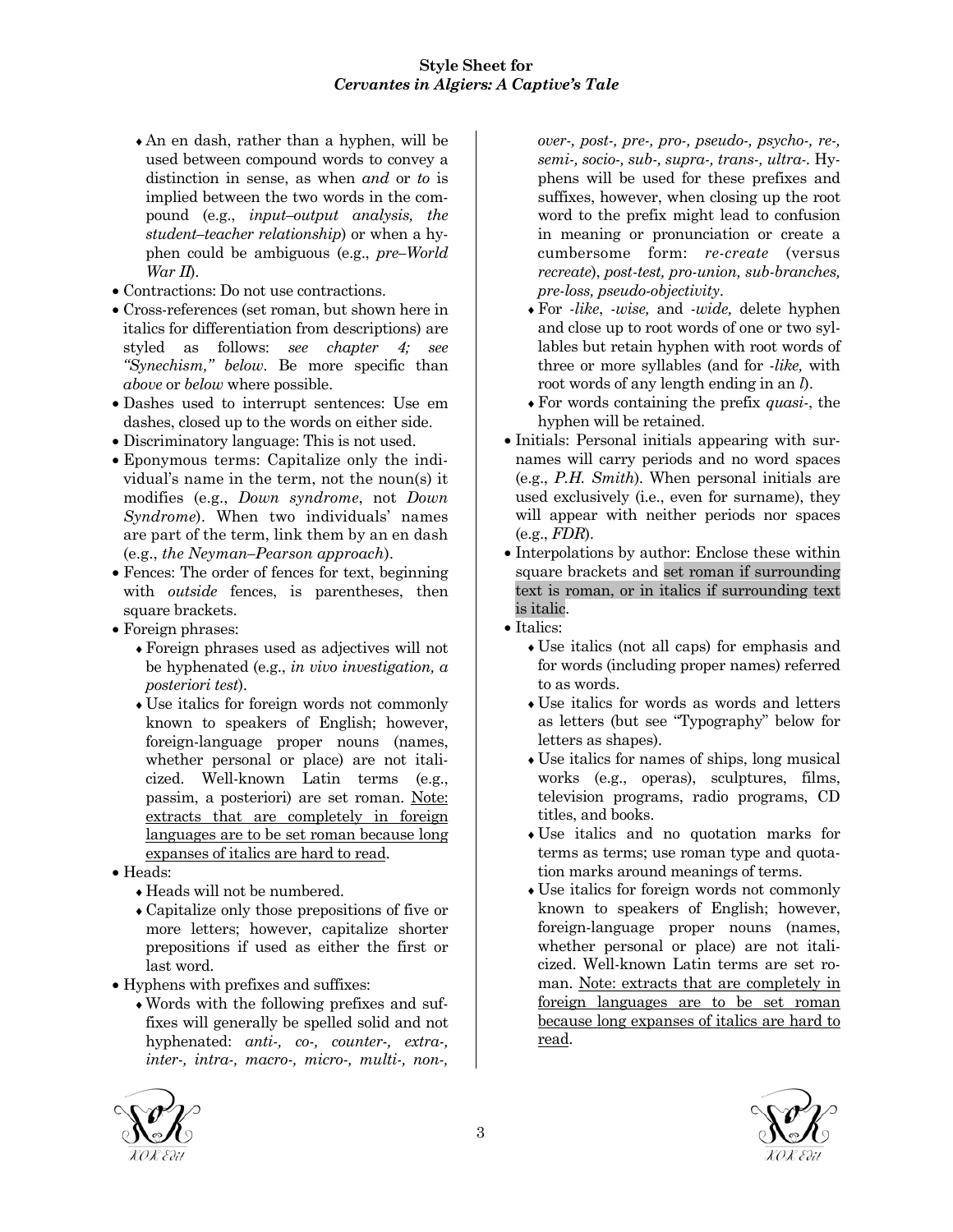♦Italicize square brackets or parentheses that appear within italic phrases.

- Numbers:
	- ♦For general cardinal numbers in text, spell out all.
	- ♦For large approximate amounts: *forty thousand people, six million citizens, one hundred million questions*.
	- ♦Commas in numerals: Use commas in numerals of four or more digits (except page numbers).
	- ♦Dates: In general, in text, Bibliography, and Notes, use the American style (i.e., month date, year). However, in the Bibliography and Notes, when the original publication used the European style (i.e., date month year), retain it.
	- ♦Decades: Decades in time are handled with numerals plus an *s* (e.g., *the 1940s* [no apostrophe]). Decades of life are handled with words (e.g., *he was in his forties*).
	- ♦Enumerated items: For enumeration, use numerals (along with lowercase nouns), whether above or below *100* (e.g., *step 1, day 105, point 12*).
	- ♦Fractions: In text, spell out all fractions if decimal notation is not required for precision, unless use of numerals makes the information easier to grasp (e.g., *8½- by 11-inch paper*). (Any numerical fractions that are used will be marked for setting as case fractions.) Spell the fraction closed for both the noun form and the adjective form (e.g., *one-half, one-third*).
	- ♦Measurements: Use numerals for dates, very specific time of day (e.g., *7:50 A.M.*), and decimals (including money). For all others, including units of physical measure whether under or over *100* (e.g., *one millimeter, one hundred two millimeters*), points on a scale, and ratios: *two days, four weeks, one hundred fifty years, thirty-five years old, five hundred pounds, eighty-seven percent, \$7.98* (but spell out money not given in decimals)*, March 22.* Hyphenate amounts and units of measure that work together as compound adjectives: *ten-day process, twoweek period*. Spell out all units of measure. For dimensions, no comma

should separate parts of compound dimensions (e.g., do not use a comma to separate the units of height in the phrase *". . . is ten years seven months old . . ."*), per *Words into Type,* page 203.

- ♦Ordinals: Spell out all. Do not use numeric ordinals for centuries.
- ♦Percent: Spell out all percentages, whether above or below *100*; use the word *percent*.
- ♦Ranges: Use *to*, not an en dash, even for parenthetical ranges, unless page numbers or years are involved; parenthetical ranges involving page numbers or years will take an en dash, with no word spaces. Elide digits for parenthetical ranges (e.g., use *243–44*, not *243–244*). Do not elide digits in year ranges.
- Numbered lists:
	- ♦When numbered lists are part of run-in text, use Arabic numerals surrounded by parentheses. For displayed numbered list, use Arabic numerals followed by periods.
- Page numbers in citations:
	- ♦For page numbers cited in running text, handle as follows: *as explained in Bertaux (130) . . .* .
	- ♦Place page numbers cited at the ends of extracts within parentheses, inside the closing period. However, if the citation is outside a translation that is itself in brackets, the citation, though still carrying the parentheses, will not be followed by a period if the translation ended with a period inside the brackets.
- Possessives: Use '*s* for the possessive of singular names/nouns ending in sibilants (e.g., *Williams's*). Use an apostrophe alone for the possessive of plural names/nouns: *the Williamses' infants*)*.*
- Prepositions: Capitalize prepositions of five or more letters in heads; however, capitalize shorter prepositions if they are the first or last word of a head.
- Ranges: Use *to*, not an en dash, even for parenthetical ranges, unless page numbers or years are involved; parenthetical ranges involving page numbers or years will take an en dash, with no word spaces. Elide digits for parenthetical ranges of page numbers (e.g.,



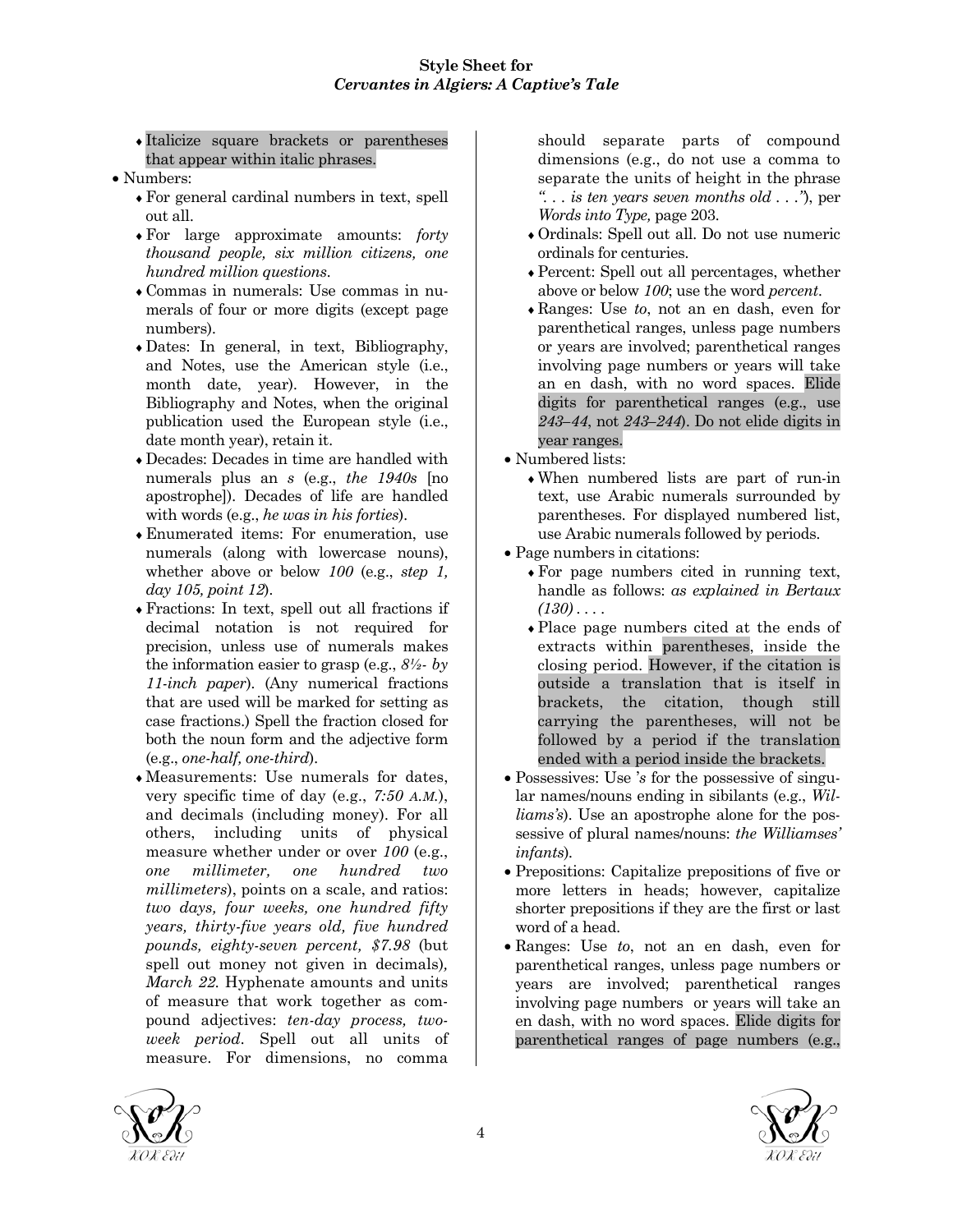#### use *243–44*, not *243–244*). Do not elide digits in year ranges.

- References:
	- ♦Surnames of authors in running text and within parentheses are connected by *and*, not *&*.
	- ♦*et al.*: Set roman. Do not precede with or follow by a comma.
	- ♦Page ranges in the bibliography take an en dash; elide digits.
- Roman and quotation marks:
	- ♦Use roman type and quotation marks for titles of such short works as songs, short stories, short poems, and chapters.
	- ♦Use roman type and quotation marks around meanings of terms; use italics and no quotation marks for terms used as terms.
- *Self-*: Words containing the prefix *self-* will retain the hyphen.
- *Since* is to be replaced by *because* when a cause-and-effect relationship is meant.
- *So-called*: Do not enclose words/terms following *so-called* within quotation marks, per *Chicago,* 6.80.
- Spelling: Use first (preferred) American spellings listed in *Webster's* (e.g., use *labeling*, not *labelling,* and *toward,* not *towards*).
- Tone:
	- ♦Do not use contractions.
	- ♦Do not begin sentences with conjunctions.
	- ♦Follow American, rather than British, usage (e.g., *make a decision* rather than *take a decision*).
	- ♦Retain the author's use of the literary present tense.
- Translations: These follow the foreignlanguage words immediately and are within square brackets; they carry no quotation marks around them and are set roman.
- Typography:
	- ♦When italicizing terms in text, italicize adjacent punctuation only if it is within the term itself or part of the term.
	- $\bullet$  When italicizing a title of a work (e.g., play, book) or name (e.g., newspaper, ship), do not italicize punctuation unless it is part of the work's title or part of the name.
- ♦For the possessive of an italicized name (e.g., newspaper, ship), italicize only the name proper and mark the possessive apostrophe and *s* to be set roman.
- ♦For letters as shapes, use capital sans serif letters (e.g., *. . . arranged in a* U *shape . . .*).

\_\_\_\_\_\_\_\_\_\_\_\_\_\_\_\_\_\_\_\_\_\_\_\_\_\_\_\_\_\_\_\_\_\_\_\_\_\_\_\_\_\_\_\_

# **WORDS**2**:**

à la

A.D. [*s.c.*]

A.M. [*s.c.*]

acknowledgment

AGS [*used in parenthetic citations; stands for* Archivo General de Simancas]

America [*replace with either* North America*,* South America*, or* the United States*, whichever is appropriate*]

analogical

analytical

Andalusian [*adj.*]

any more [*adj. + n.*]; anymore [*adv.*]

any time [*adj. + n.*]; anytime [*adv.*]

Assumption [*of* Mary]

assure [*meaning* "to reassure (someone) that something is so"]

autobiographical

awhile [*means "for a while," so do not precede with* for*; if* for *is called for, then use* for a while]

B.C. [*s.c.*] backward [*not* backwards] *bají baño* benefited; benefiting bey *beylerbey* (N-8) biblical bibliographical biographical

<sup>2</sup>For Words, parenthetical numeral after some entries indicates first manuscript page where term is first encountered (I = Introduction; N = Notes). *aka* = also known as; *adj.* = adjective; *adv.* = adverb; *attr.* = attributive;  $l.c. =$  lowercase;  $n =$  noun;  $p.p. =$  past participle; *pl.* = plural; *poss.* = possessive; *prep.* = preposition; *s.c.* = small caps; *sing.* = singular; *v.* = verb;  $\sqrt{ }$  = verified term.





-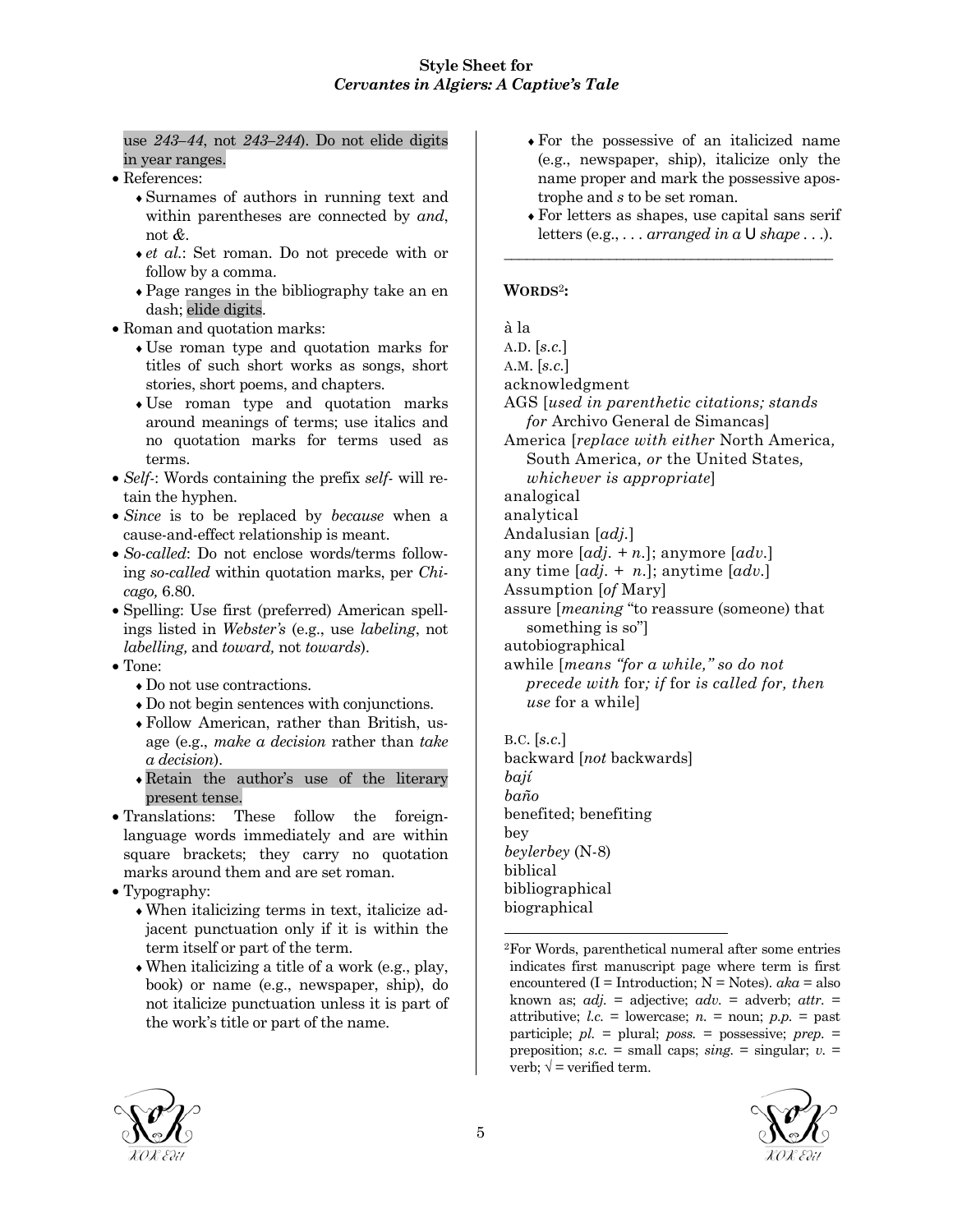breast-feed burned [*p.p.; not* burnt] c. [*spell out unless appearing within parentheses or a quotation*] Cervantes's [*poss.*] Cervantine [*adj.*] cf. [*spell out unless appearing within parentheses or a quotation in text or within Notes*] *chaouch* [*diplomatic envoy*] coauthor Counter-Reformation decision making [*n.*]; decision-making [*adj.*] decor deus ex machina √*Don Quijote* [*author uses the Spanish spelling for the literary work*]; *Don Quixote* [*spelling used, in* Bibliography *and* Notes*, by English-speaking authors*] *DQ* [*used in parenthetic citations; stands for Don Quijote*] dreamwork e.g. [*spell out unless appearing within parentheses or a quotation*] *EI* [*used in parenthetic citations; stands for The Encyclopedia of Islam*] en route ensure [*meaning* "to make sure that (something) will occur or be available," *as to ensure one's food supply*] *escudo* [*unit of money*]; *escudos* [*pl.*] et al. [*do not precede with a comma, but follow by a comma if there is a year after the term*] etc. [*spell out unless appearing within parentheses or a quotation*] ethnographic ethnological every day [*adv.*]; everyday [*adj.*] facedown [*adj. & adv.*] face-to-face [*adj. & adv.*] faceup [*adv.*] farther [*use to indicate physical distance; compare* further] female [*adj.; but use* females *as a n. when a ff.* field work Holocaust] galliot geographical good-bye *hadji* [*adv.*] heaven hell time"] Holocaust, the ibid. judgment Koran, the

*group containing both girls and women is meant*]; woman [*n.*] Final Solution, the [*cap when discussing the* forward [*not* forwards] full time [*adv.*]; full-time [*adj.*] further [*use to mean "additional" or "additionally"; compare* farther] Golden Age [*a specific era*]

half hour [*n.*]; half-hour [*adj.*]; half-hourly Hispano-Muslim [*n. & adj.*] Hispano-Turkish [*adj.*] historic [*meaning* "important at a point in historical [*meaning* "occurring over time"*; takes the article* a *rather than* an] historiographical house slave [*n.*]

i.e. [*spell out unless appearing within parentheses or a quotation*] Immaculate Conception insure [*meaning* "to indemnify against (something)" *as to insure against fire loss*] inward [*not* inwards]

 $jih\bar{a}d$  [*holy war*]

*kahvehane* [*coffeehouses*] kidnapped; kidnapping Koranic [*adj.*]

Lacanian [*adj.*] learned [*p.p.; not* learnt]





faux pas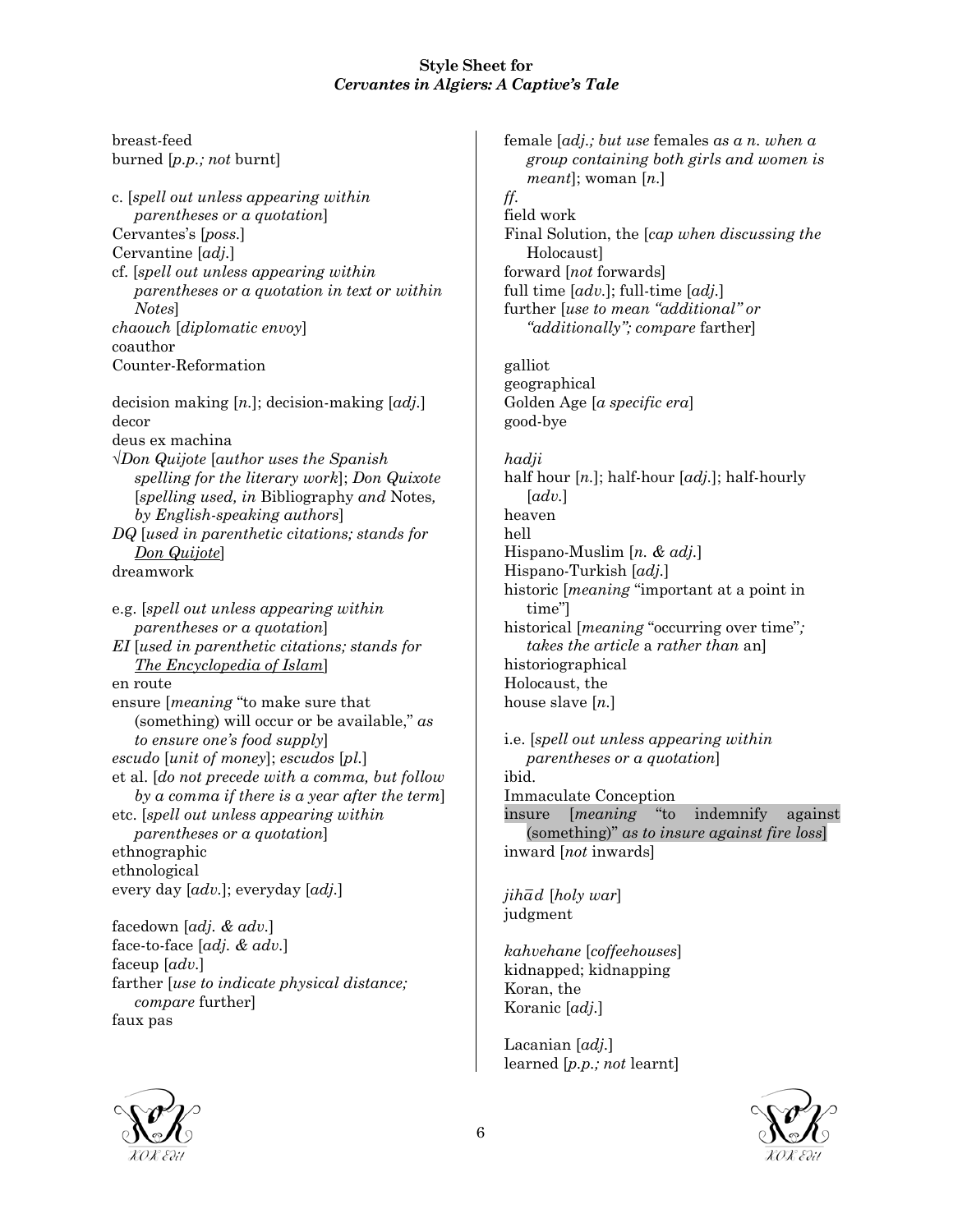Levantine [*adj.*] lifelong [*adj.*] lifestyle lingua franca loaned [*p.p.; not* leant] long-lasting long term [*n. & adv.*]; long-term [*adj.*] long-standing [*adj.*] longtime [*adj.*]

Maghribi [*adj.*] makeup [*n.*] male [*adj.; but use* males *as a n. when a group containing both boys and men is meant*]; man [*n.*] man [*n.*]; male [*adj.*] *marabout* [*holy man*] melee metaphorical metier mise en scène *Morabuto* [*a Muslim holy man*] mythological

n. [*used in* Notes *to mean* note] naive [*no umlaut*]

*OC* [*used in parenthetic citations; stands for Ocho comedias y ocho entremeses nunca representados*] okay [*not* OK] onstage [*n., adj., & adv.*] op. cit. outward [*not* outwards]

P.M. [*s.c.*] part time [*adv.*]; part-time [*adj.*] passim post-war prison house protégé proved [*p.p. of* prove] psychic [*not* psychical] psychoanalytical purgatory

recur [*not* reoccur] résumé

s/he [*change to* he or she *or edit around this*]



short term [*n. & adv.*]; short-term [*adj.*] signaled; signaling SIHM [*used in parenthetic citations; stands for Les Sources Inédites de l'Histoire du Maroc*] -size [*not* -sized] St. [*abbreviation for* Saint *when used as part of a name*] symmetrical

theological toward [*not* towards] traveled; traveling Turkish-Algerian [*adj.*]

U.S. [*adj.*]; United States [*n.*] United States [*n.*]; U.S. [*adj.*] upon [*change to* on] upward [*not* upwards]

vicious circle [*not* vicious cycle] vs. [*spell out unless appearing within parentheses or a quotation*] vv. [*used in parenthetic citations; stands for* verses]

*Wiederholung* [*Freudian concept of repetition*] (I-6) woman [*n.*]; female [*adj.*] World Wide Web

\_\_\_\_\_\_\_\_\_\_\_\_\_\_\_\_\_\_\_\_\_\_\_\_\_\_\_\_\_\_\_\_\_\_\_\_\_\_\_\_\_\_

# **PLACES**3**:**

√Aegean (2-27) √Alcaudete (1-11) √Alcazarquivir (1-37) √Algiers (PA-9) √al-Mahdiyeh (1-11) √Almería (1-17) √Anatolia (1-42) √Andalusia (1-5)**—queried: or should it be** Andalucía**, as elsewhere in the book?** √Arabia (2-27)  $\sqrt{\text{Argon}(1-7)}$ 

<sup>3</sup>For Places, parenthetical numeral after entries indicates first manuscript page where term is first encountered  $(I = Introduction; PA = Preface and$ Acknowledgment).  $aka =$  also known as;  $\sqrt{ } =$  verified term.



1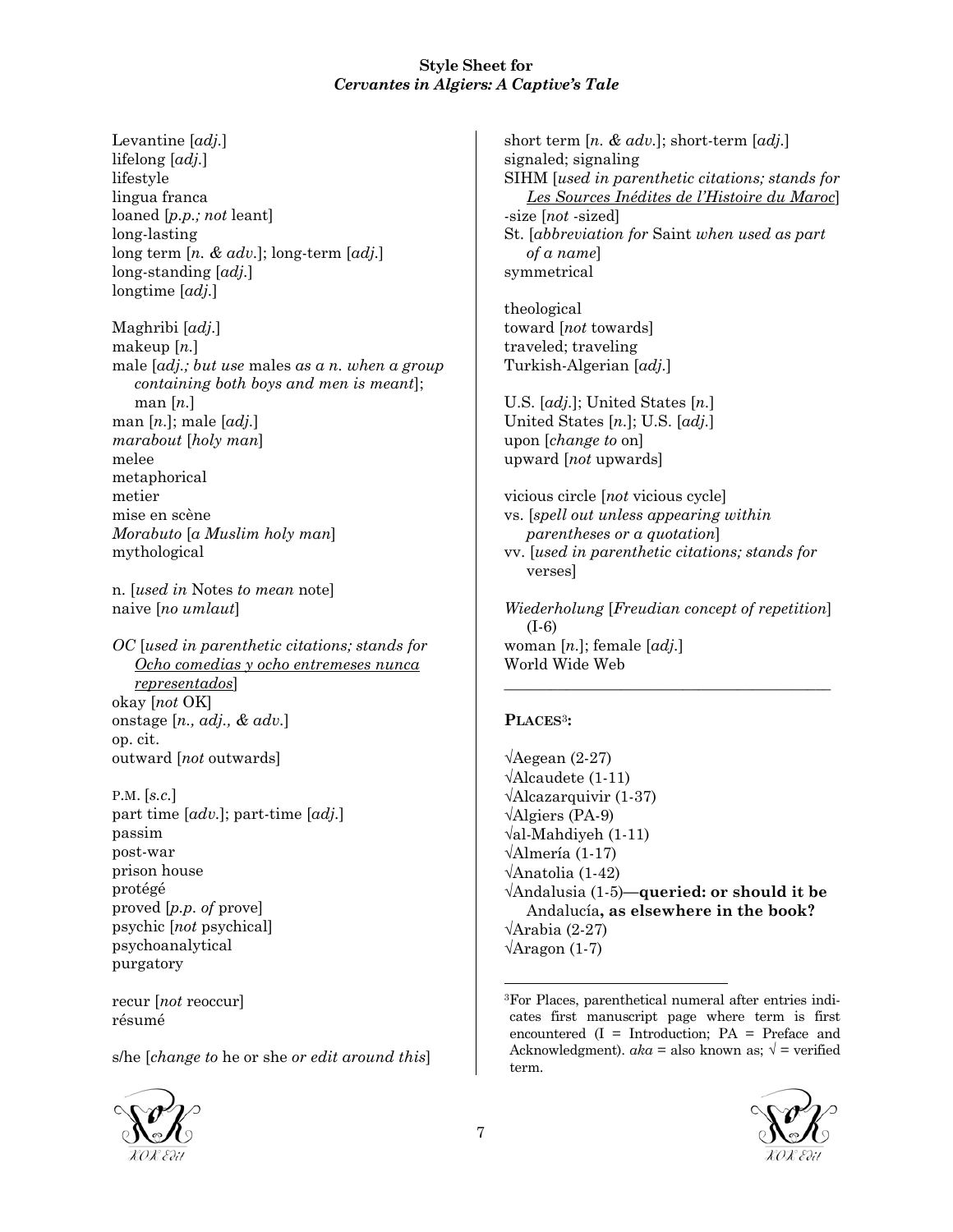√Atlantic [Ocean] (1-6)  $\sqrt{\text{Answer}}$  (3-1) √Auvergne (2-12)  $\sqrt{\text{Azores}}$  (1-23) √Babylonia (2-30)  $\sqrt{\text{Badajoz}}$  (1-42)  $\sqrt{\text{Baeza}}$  (2-38)  $\sqrt{\text{Barbary}}$  (I-3) √Barbary Coast (I-10) √Barcelona (1-13) √Bay of Cádiz (1-6)  $\sqrt{\text{Belgrade}(1-4)}$ √Bizerta (1-5) √Black Sea (1-4) √Bogotá (PA-9)  $\sqrt{\text{Bougie}}$  (1-5)  $\sqrt{Brazil}$  (1-21)  $\sqrt{\text{Bretagne}} (I-1)$ Cadaqués (5-4)  $\sqrt{\text{Cali}(\text{I-5})}$  $\sqrt{\text{Cape St. Vincent (1-23)}}$ √Cartagena (1-23) √Canary Islands (1-23)  $\sqrt{\text{C}$ euta (1-23) √Coimbra (2-3) √Colombia (PA-9) √Constantina (1-44)  $\sqrt{\text{Constantinople}}$  (1-8) √Córdoba (1-42)  $\sqrt{\text{Corsica}} (2-17)$  $\sqrt{\text{Cyprus}} (1-11)$  $\sqrt{\text{Dieppe}}$  (1-16)  $\sqrt{\text{Djerba}}$  (1-11) √Dubrovnik (4-25); *aka* Ragussa (4-25) **queried: not** Ragusa**?**  $\sqrt{Egypt}$  (2-30)  $\sqrt{\text{English}}$  (1-44)  $\sqrt{\text{Europe}}$  (1-4) √Extremadura (1-41)  $\sqrt{\text{Fez}}$  (1-43)

 $\sqrt{\text{France}}$  (2-6) Fume (1-17)**—queried: not** Fumel**?**

Gazaza (1-6)**—queried: not** Gaza**?**



√Genoa (1-15)  $\sqrt{\text{Germany}}(2-12)$ √Granada (I-4)  $\sqrt{\text{Greeze}}$  (1-4)  $\sqrt{\text{Gulf}}$  of Lepanto (1-11)  $\sqrt{\text{Habsburg}}$  (I-10)  $\sqrt{\text{Hone}(1-5)}$  $\sqrt{\text{Iberia}}$  (1-46) √India (2-27) √Indian Ocean (1-4)  $\sqrt{1}$ taly (I-3)  $\sqrt{\text{Jerez}}$  (1-6) √Kerkennah Islands (1-16) La Goleta (4-36) √La Mancha (4-5) √La Rochelle (1-16)  $\sqrt{\text{Lager}(3-16)}$ √Larache (1-23) √Leghorn (1-17) √Lisbon (1-23) √Madeira (1-23) √Madrid (1-15) √Maghrib (PA-9) √Majorca (1-16) Málaga (1-5) √Malta (1-11) √Marbella (1-42) √Mare Nostrum (1-6); *aka* Mediterranean (I-10) √Marrakesh (1-44) √Marseilles (1-44) √Mazagán (1-23) Mazalquivir (1-6)**—queried; can't verify** √Mecca (1-37) √Mediterranean (I-10); *aka* Mare Nostrum (1-6) √Mers-el-Kebir (1-6) √Messina (1-11) Mexico [*in text*]; México [*in* Bibliography *and* Notes *entries by Spanish authors*] √Morocco (1-6) √Mostaganem (1-11) √Mytilene (1-6) √Murcia (1-42)

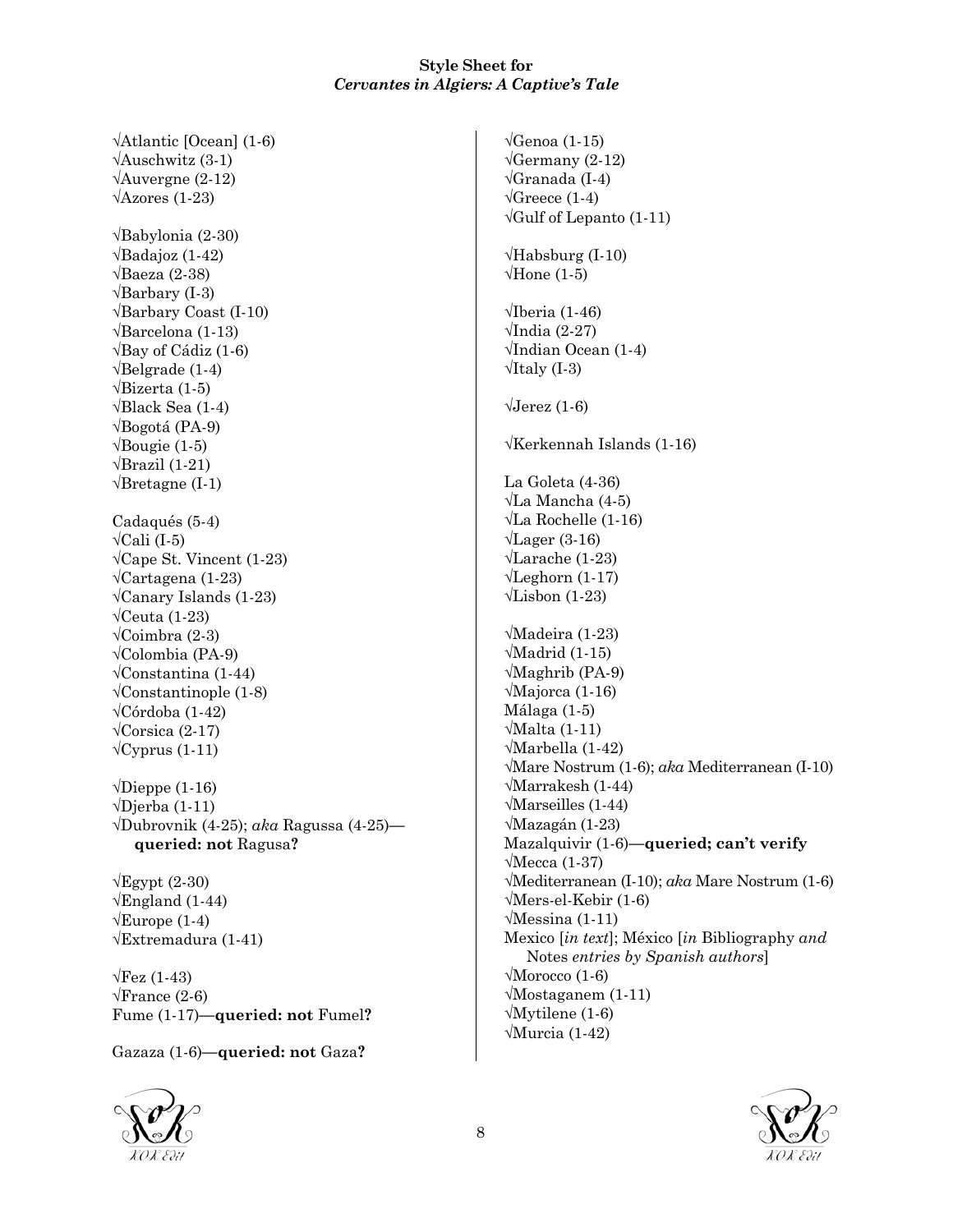$\sqrt{\text{Naples}}(1-8)$  $\sqrt{\text{Nantes}}$  (1-15) √North Africa (I-4) Orán (1-5) √Osuna (1-42) Palamós (5-4) √Palermo (1-17) √Palma de Majorca (1-17) Pavía, Lombardy (2-20)**—queried: not** Pavia**?** Peñón de Vélez (1-5)  $\sqrt{\text{Persia}(2-27)}$  $\sqrt{\text{Pisa}(1-17)}$ Port-de-Bouc (5-4) Porte (1-6)**—queried; can't verify**  $\sqrt{\text{Portugal}}$  (1-37)  $\sqrt{\text{Provence} (2-12)}$ Ragussa (4-25)**—queried; not** Ragusa**?**; *aka* Dubrovnik (4-25)  $\sqrt{\text{Rhodes (I-11)}}$ √Romania (1-43) √Salamanca (2-3) √Sardinia (2-4)  $\sqrt{\text{Sicily}} (1-11)$ √South America (3-35) √Spain (PA-9) √Strait of Gibraltar (1-4) √Syria (1-42)  $\sqrt{T}$ angier (15) √Tetuán (2-9)  $\sqrt{\text{Tlemeen}(1-6)}$  $\sqrt{\text{Toledo}}$  (1-42) √Trapani (1-17)  $\sqrt{\text{Tripoli}}$  (1-2)  $\sqrt{\text{Tunis}} (1-5)$  $\sqrt{T}$ urkey (1-43) √Valencia (1-5) √Valladolid (1-34) √Valletta (1-16) Vélez de la Gomera (1-5) √Vienna (1-4) √Washington, DC (PA-8)

\_\_\_\_\_\_\_\_\_\_\_\_\_\_\_\_\_\_\_\_\_\_\_\_\_\_\_\_\_\_\_\_\_\_\_\_\_\_\_\_\_\_

**PEOPLE (INCLUDING CULTURES, DEITIES, ETHNIC GROUPS, POLITICAL GROUPS, AND RELIGIOUS GROUPS) AND ORGANIZATIONS**4**:** Agha, Hasan (1-9) al-Galib bi-llah, Sultan 'Add Allah [*brother to* 'Abd al-Malik] (2-25) al-Malik, 'Abd [*brother to* Sultan 'Add Allah al-Malik] (1-37); Muley Maluco (2-25) al-Tamghrûtî, Abû-l-Hasan 'Alîb Muhhamad (2-28) √Alexander VI, Pope (1-5) Ali, Al{u}j (1-40)*; aka* Euch Alí (1-40) Aragonés, Alonso (1-36) d'Aranda, Emanuel (I-1) √Aristotle (I-7) de Austria, Don Juan (1-11) de Balcázar, Juan (1-44) Barbarossa, Ar{u}j (1-6) Barbarossa, Khair ad-D{i}n (1-6) Benassar, Bartolomé (I-4) Benassar, Lucile (I-4) de Benavides, Diego [Benavides *on second reference*] (2-38) Blanca [*sister to* Nísida] (5-4) de Bunes, Miguel Ángel (I-4) Canavaggio, Jean (I-4) Cañete, Juan (1-16) Caraffa, Fray Geronimo (1-39) de Cervantes, Andrea [*sister to* Miguel *and* Rodrigo de Cervantes *and daughter to* Rodrigo de Cervantes *and* Leonor de Cortinas] (2-42) √de Cervantes, Miguel [*brother to* Rodrigo *and* Andrea de Cervantes*; son to* Rodrigo de Cervantes *and* Leonor de Cortinas*; husband to* Catalina de Salazar *and father*

*to* Isabel de Saavedra] (I-1)



<sup>-</sup>4For People and Organizations, parenthetical numeral after entries indicates first manuscript page where term is first encountered  $(I = Introduction; N =$ Notes). Some special characters (vowels with diacritical marks) did not translate from the author's files, so some names in this list may have vowels surrounded by curly brackets to indicate the special characters.  $aka = also$  known as;  $\sqrt{ } =$  verified term.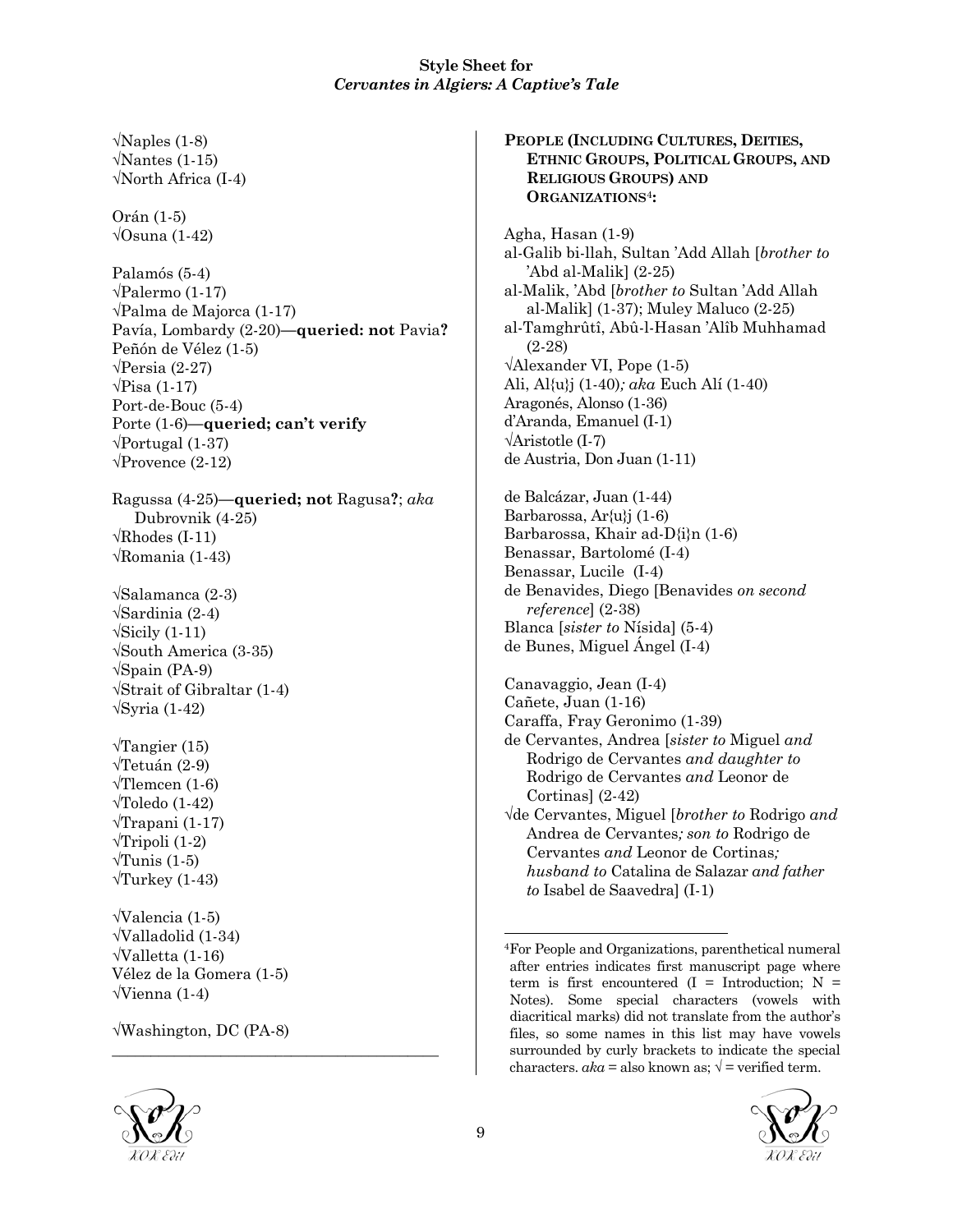de Cervantes, Rodrigo [*brother to* Miguel *and* Andrea de Cervantes *and son to* Rodrigo de Cervantes *and* Leonor de Cortinas] (1-13) de Cervantes, Rodrigo [*surgeon; father to* Miguel *and* Rodrigo de Cervantes *and husband to* Leonor de Cortinas] (2-41)  $\sqrt{\text{Charles V (I-4)}}$ de Cisneros, Cardinal Jiménez (1-5) de Córdoba, Don Martín (1-36) Corso, Andrea Gasparo (2-1) Corso, Francisco (2-1) √Cortés, Hernán (1-9) de Cortinas, Leonor [*wife to* Rodrigo de Cervantes *and mother to* Miguel, Rodrigo, *and* Andrea de Cervantes] (2-41) d'Aghiera, Pietro Martire (1-7) d'Aranda, Emanuel (2-16) Exarque, Onofre (1-40)

 $\sqrt{\text{Ferdinand}}$ , King] (1-4) de Fresneda, Fray Miguel (1-37)  $\sqrt{$ Freud[, Sigmund] (I-3)

García-Arenal, Mercedes (I-4) Gasco, Juan (1-16) Girón-Abderramán (1-41)

√Gregory XIII, Pope (1-19)

de Haedo, Archbishop Diego [*uncle to* Fray Diego de Haedo*;* Haedo *on second reference*] (2-4); *aka* Haedo senior (2-5)

de Haedo, Fray Diego [*nephew to* Archbishop Diego de Haedo*;* Haedo *on second reference*] (2-4); *aka* Haedo junior (2-5) Hess, Andres (I-4)

√Isabella[, Queen] (I-4)

Knights of St. John of the Order of Malta

de Leiva, Don Sancho [Leiva *on second reference*] (1-13) √Levi, Primo (3-1) Lopino, Captain Domingo (2-39)

Mahamed (2-1), *Alcaide* (2-7); *aka* Cayde Mahamed (2-9)



Mamí, Arnaut (1-14) Maltrapillo, Morat Raez (1-42) Mamí, Dalí (1-14); *aka El Cojo* (1-14) de' Medici, Cosimo (1-17) Morato (2-11) Mur{a}d, H{a}jj{i} (N-13); *aka* H{a}yy{i} Mur{i}d (1-37) Mutis, Álvaro (I-2)

Navarro, Pedro (1-5) Nísida [*beloved of* Timbrio *and sister to* Blanca] (5-4)

de Palacios, Catalina [*mother-in-law to* Miguel de Cervantes] (4-9) Palomeque, Juan (4-5) de Paz, Dr. Juan Blanco (1-41) Pasha, Jaffer (2-38) √Paz, Octavio (I-5) Peçevi, Ibrâhîm (2-28)  $\forall$ Phillip II[, King] (1-16)  $\sqrt{\text{Pius V}}$ , Pope (1-11)

Quijote, Don (I-14)

Ramad{a}n Pasha (I-11)**—queried: or is it** RamaD{i}n Pasha**, as on msp. 1-22?** Romegas, Chevalier (1-17) Ruffino di Chiambery, Bartolomeo [Ruffino di Chiambery *on second reference*] (2-2)**—or is it** de Chiamberry**, as on msp. 2-33?** de Saavedra, Isabel [*daughter to* Miguel de

Cervantes *and* Catalina de Salazar] (2-46) de Palacios (4-9 )Salazar, Catalina [*wife to* Miguel de Cervantes *and mother to* Isabel de Saavedra] (2-46) Sebastian, King (1-37) Sin{a}n Pasha (4-37) de Sosa, Andreas [*brother to* Antonio de Sosa] (2-4) de Sosa, Antonio [*on second reference:* Sosa*;*

*brother to* Andreas de Sosa] (I-14) de Sosa, Don Miguel (2-10) √Süleym{a}n the Magnificent (1-4)

Timbrio [*beloved of* Nísida] (5-4) ben Tumi, Selim (1-7)